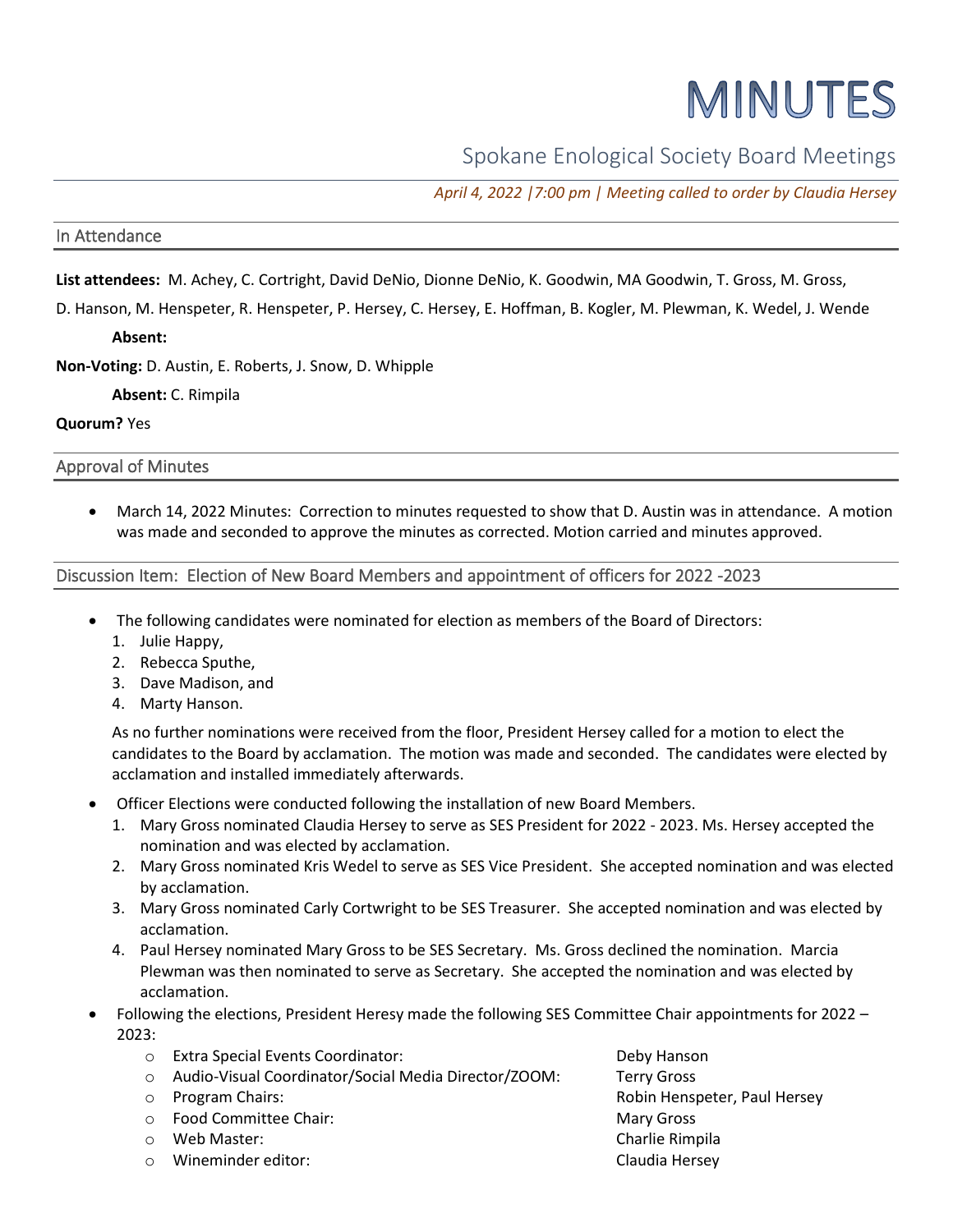- o Education Director: Dr. Jeffrey Snow
- o Membership Coordinator: Deb Austin
- $\circ$  Linens, New Member swag, Membership Recognition  $\qquad$  Dione DeNio
- 

o Internal Auditor: Kyle Goodwin • Election results will be announced in the April Wineminder and at the 2022 Anniversary Dinner.

## Discussion Item: WSU Wine Center Trip

• Dr. Snow updated the Board on details for the April 6, 2022 trip to visit the Washington State University Wine Science Center located in Richland, Washington. He noted that the Center is conducting world-class research and has become the premier science center working on issues affecting the wine industry like smoke taint. SES Board members will be the first group to be hosted by the wine center. A tour of the facility and tasting event to sample student-made wines has been scheduled. Dr. Snow will write an article about the event for a future WineMinder.

## Treasurer's Report: Kyle Goodwin

No report

# Membership Report: Deb Austin

• No report

Tasting Programs Support: Paul Hersey | Dave Whipple

• No report

# Special Events: Eve Roberts

- The April Anniversary Dinner will feature eight (8) wines from the Red Mountain appellation. The menu consists of a scallop salad for the first course, a wild mushroom-based second course, and tenderloin for the third course. Guests will be asked to save some of the third course wines to pair with the dessert course of petit fours.
- Mr. Hersey will coordinate the wine delivery with Mr. John Allen, the wine vendor. Twenty (20) wines will be given away via a raffle, to SES member guests only.
- Ms. Hanson and Ms. Wedel will staff the registration desk. Preparations have been made to present the four newest SES club members with their new member swag if they attend the anniversary dinner.

# Extra Special Events: Deby Hanson

No report

Food Committee: Barb Kogler | Jody Wende

No report

Glasses | Linens | Swag Bags etc.: Dionne DeNio

No report